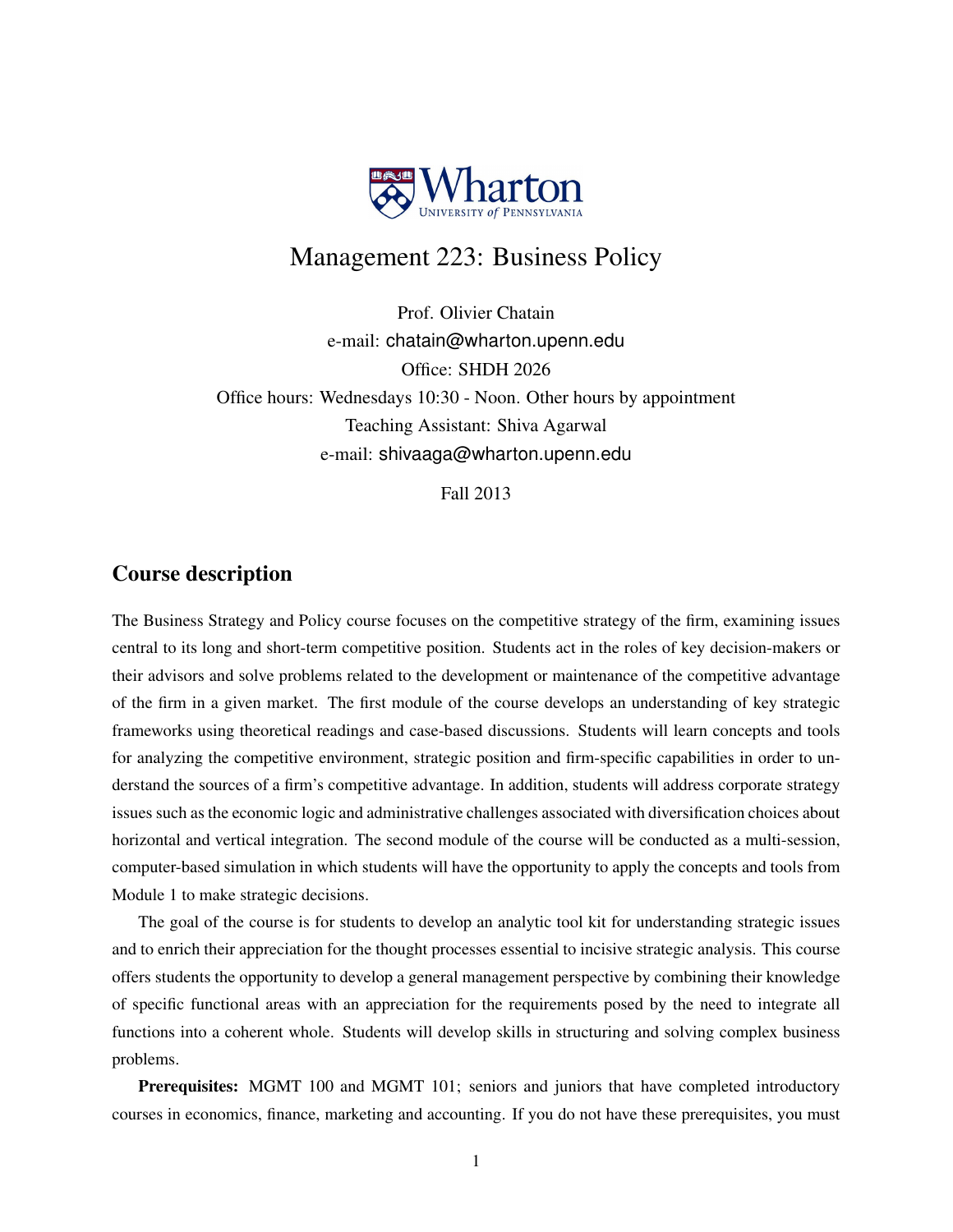provide evidence to me of your preparedness for the course.

## Course material, textbooks, and computer simulation

The bulkpack includes a collection of readings and cases and is available from study.net. There is no required textbook for this course, but I put the following textbook on reserve:

• Pankaj Ghemawat, Strategy and the Business Landscape (2nd edition or 3rd edition). Note that either edition will work for this class as there are no substantial changes in the chapters covered in this course.

Also, for further background on analyzing case studies, I have also put the following book on reserve:

• William Ellet, 2007. The case study handbook : how to read, discuss, and write persuasively about cases. Boston, Mass.: Harvard Business School Press.

There will be a computer-based simulation during the course. We will provide the appropriate material to you at the time. There will be an approximately \$50 individual charge for the right to use the simulation. This can be purchased through Study.net.

## Communication

The primary means of communication outside of class is the course web page on Canvas. You can reach the Canvas site for the course at https://wharton.instructure.com/login.

If you do not have a Wharton e-mail account, please go to the following website to apply for an account: http://accounts.wharton.upenn.edu/account\_user/. You need a Wharton account in order to gain access to webCafé.

## Your grade

Your grade will depend both on developing a deep knowledge of the concepts and on applying this knowledge in four areas which are the four components of the grade: class discussion, individual case analyses, team-based simulation and team final paper. The discount for late assignments is severe. Please note that you cannot take this class with a pass/fail option.

## Class sessions and participation

### Class discussion

Each class will consist of a combination of lecture and discussion of the day's topic. On most days, we will use case analysis or simulations to explore the issues at hand. Careful preparation is essential. I expect you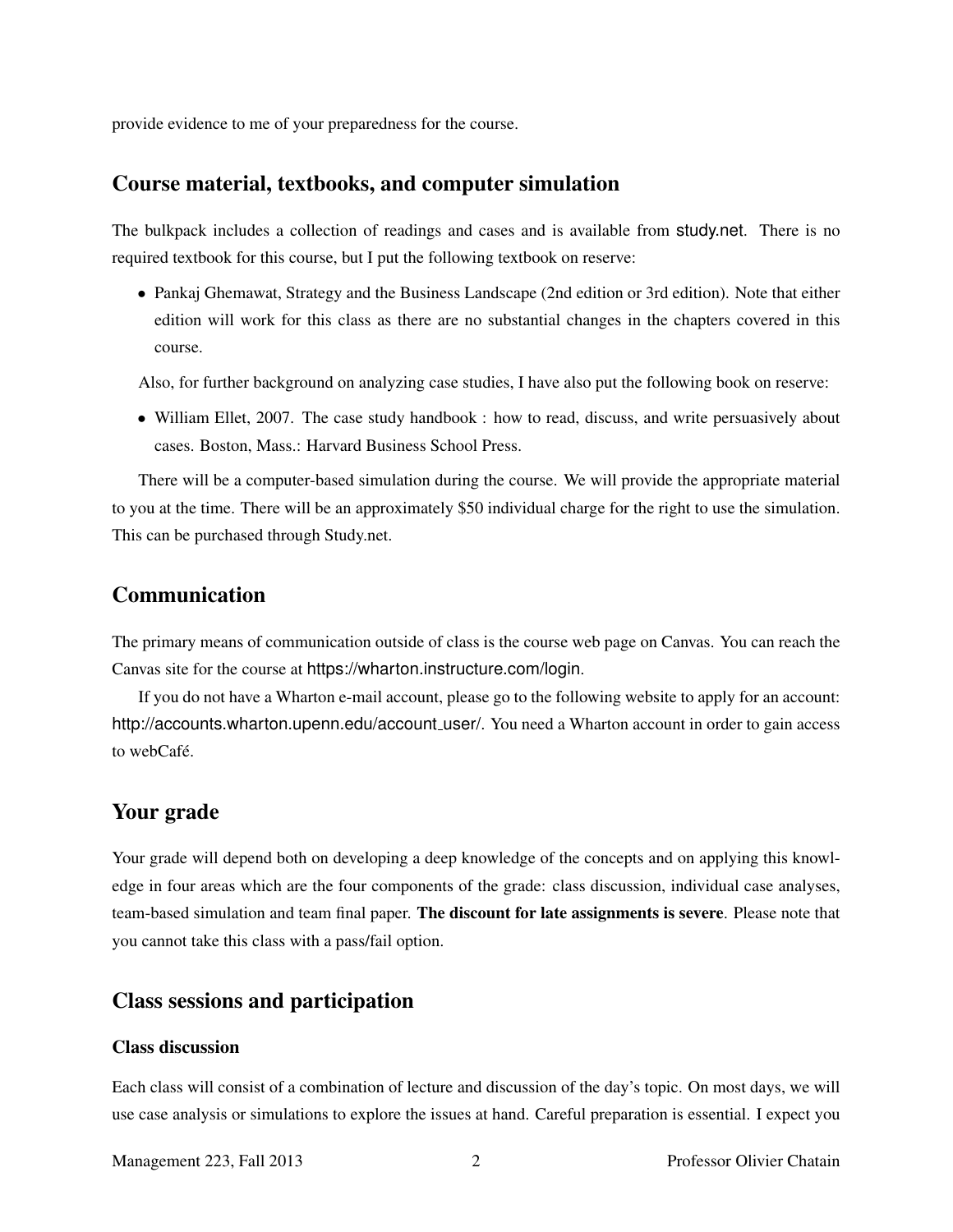| Factor                                            | Points |
|---------------------------------------------------|--------|
| <b>Individual participation</b>                   |        |
| Class participation                               | 15     |
| Added value exercises                             | 6      |
| Individual case write-up (3 write-ups in total    | 24     |
| for 8 points each)                                |        |
| <b>Team assignments</b>                           |        |
| Simulation (5 points for submission of the        | 15     |
| strategic plan, 10 points for the final write-up) |        |
| Outline of final paper                            | 5      |
| Final paper presentation                          | 5      |
| Final paper                                       | 30     |
| Total                                             | 100    |

to read all of the assigned materials for each session in advance of the class. In class, you should be prepared to analyze the concepts from the case or simulations and the readings and to discuss any questions provided in the syllabus. If you can only superficially answer the questions, you are not prepared enough for class. I may use cold calling to ensure preparation and to establish an even level of participation throughout the course.

### Class participation

I expect you to participate actively in class to help your learning and that of your peers. A productive learning environment requires active engagement of all class members. Much of your learning will occur in preparation for and participating in the class discussions. There is no substitute for the in-class aspect of learning in a case-based course. Class participation will also provide you an opportunity to exercise and improve your professional communication skills.

Your class contribution will be assessed each class period. I keep regular notes on class participation, and I track both quality and frequency of participation. Your contribution will be evaluated along the following scale:

- 3 This person's contributions in class reflect thorough analysis of the case and other required readings. Ideas are substantive, reflecting clear, well-reasoned insights grounded in strategic concepts and frameworks. Positions are well substantiated, and persuasive. If this person were not a member of the class, the quality of the discussions would diminish considerably.
- 2 This person's contributions in class reflect preparation of the case and other required readings.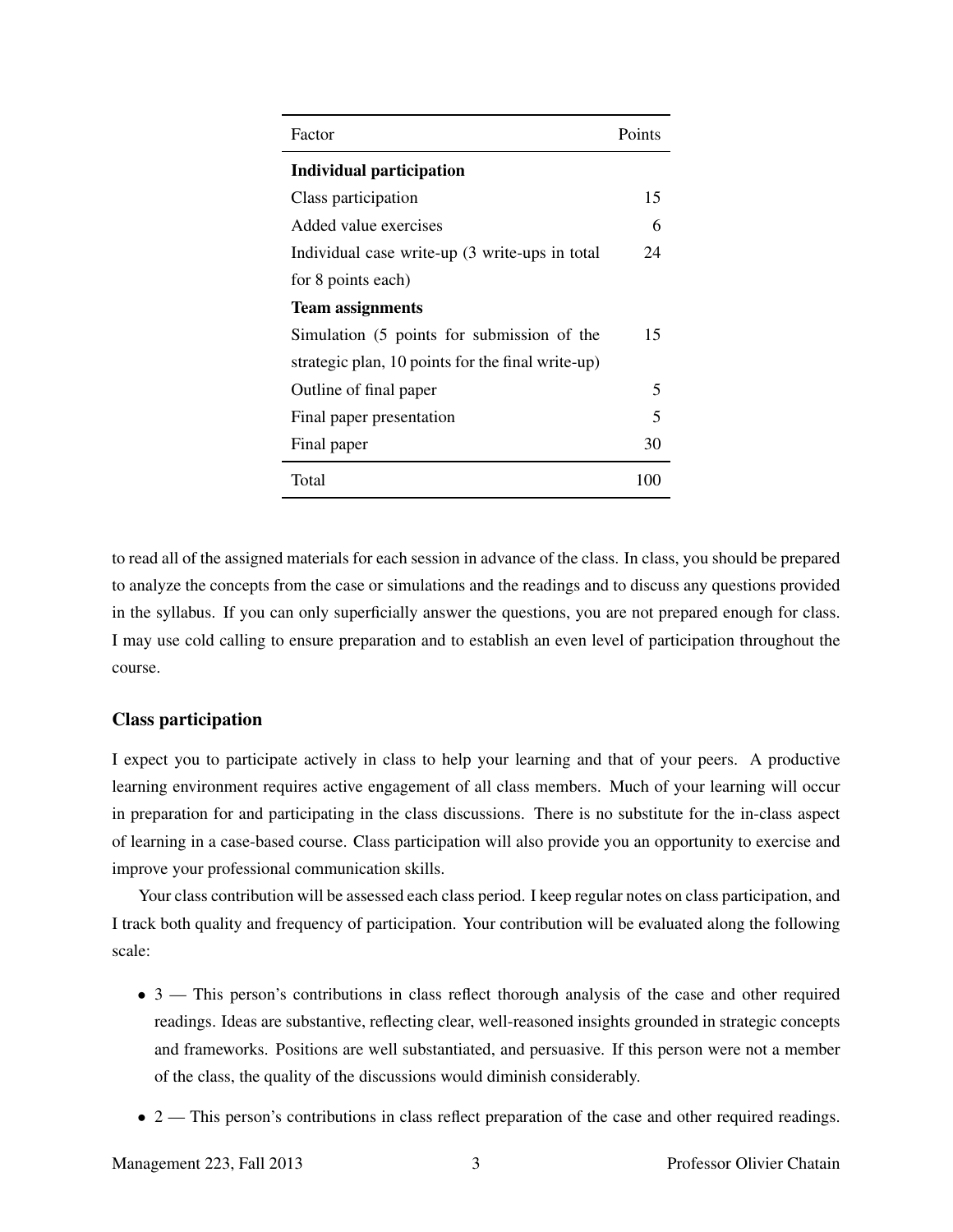Some useful insights are provided, building in part on strategic concepts and frameworks introduced in class. Support is offered for new ideas. If this person were not a member of the class, the quality of the discussions would diminish.

- 1 This person's contributions in class reflect some preparation of the case and other required readings. If this person were not a member of the class, the quality of the discussions would diminish only marginally.
- 0 This person has said little or nothing in this class. If this person were not a member of the class, the quality of the discussions would not be changed.
- $\bullet$  -1, -2, -3 This category captures two types of "participation." The first is contribution based on inadequate preparation. Ideas lack substance, and provide little or no constructive direction for the class. In fact, if this person were not a member of the class, valuable airtime would be saved. The second category reflects disruptive or unprofessional conduct that interferes with the learning or dignity of classmates and peers.

#### Other issues: Punctuality, laptops

Punctuality matters so class can start and finish on time. Repeated late arrivals will negatively affect the participation grade. Finally, please **do not use laptops in class**. Tablet may be tolerated as long as they remain flat on the table.

## Learning Teams

You will be asked to form teams of 4 students for the course. You will work in these teams to run the simulations and to prepare a final paper analyzing a company using the strategy frameworks covered in this course. You may also want to use your teams as a discussion group in preparing the cases for class discussion. The Canvas site will have a tool for this sign up process. You are required to **sign up for a team** by Monday, September 23 before class. If you are having trouble locating other team members, please send me an email and I will find you an appropriate team. This course requires extensive work in teams outside of class. You are expected to participate actively in teamwork.

In order to assure appropriate effort across the team, I will ask each of you to evaluate confidentially the efforts of your teammates after the class is over by using the form below. I will take these ratings into account in establishing the final grades for each person.

#### SAMPLE TEAM MEMBER EVALUATION FORM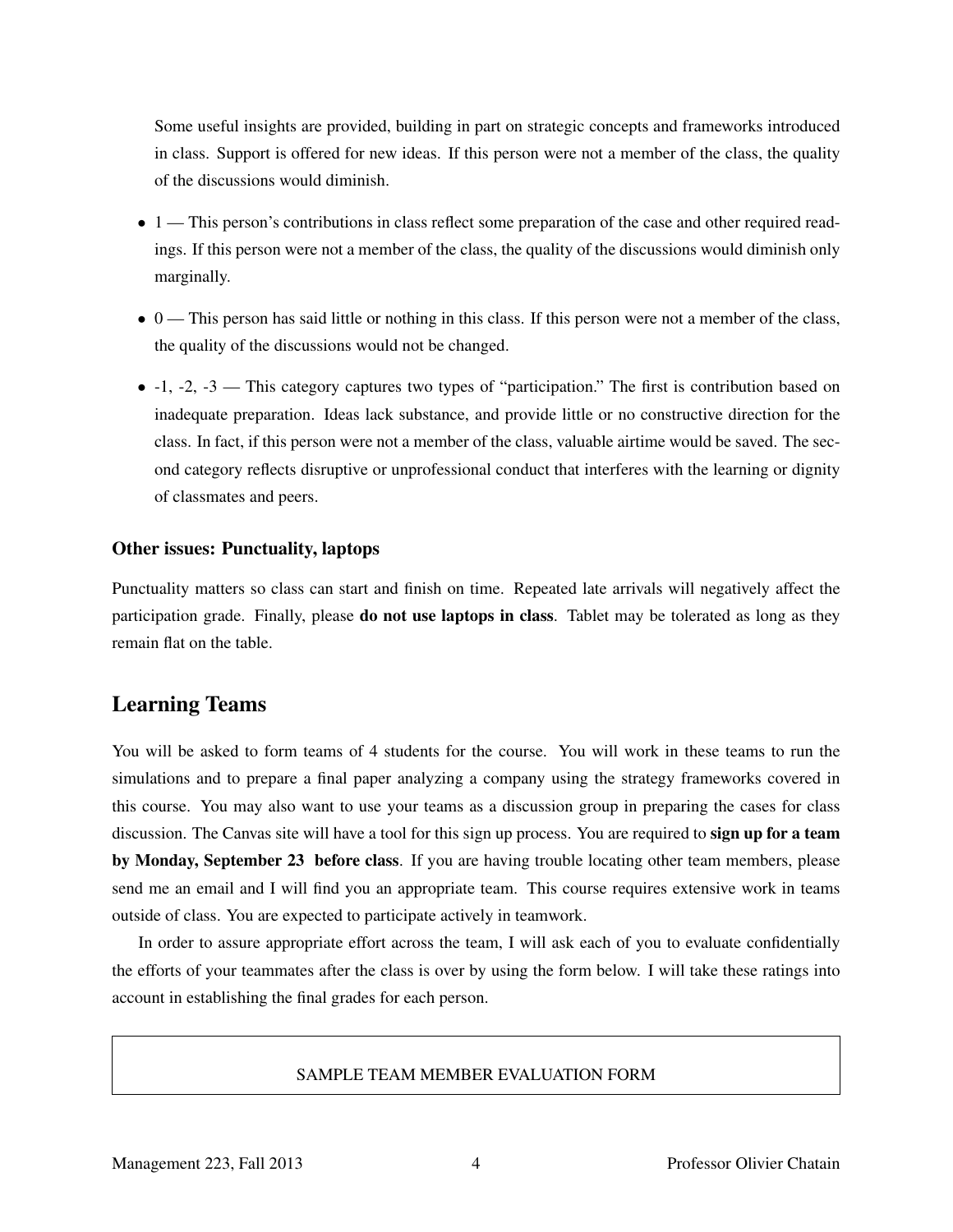Please rate the contribution (effort and quality) to the team performance in the conceptualization, development, and presentation of the business plan. Do not rate yourself. Assign a score of 1-10 to each team member other than yourself. Note: the column does not add up to 10. The scale is from:

1: Person was extremely under-committed in all of your interactions (i.e. did not read materials in advance, did not put effort into the actual simulations, or research and writing for the final paper), to:

10: Person was extremely committed in all of your interactions (i.e., the person could not have done anything more to contribute to the simulation and to the final paper project)

| Team Name and Team Letter:                  | Your Name:                          |
|---------------------------------------------|-------------------------------------|
| Team Member's Name (Not including yourself) | Effort: scale $1 (low) - 10 (high)$ |
|                                             |                                     |
|                                             |                                     |
|                                             |                                     |
|                                             |                                     |

## Applications of theories: Cases and simulations

Cases and simulations give life to management theory. In this course, they give you an opportunity to put yourself in the shoes of managers as they make strategic choices both by studying cases of companies in a variety of industries and by playing the role of managers in a computer-based simulation.

I have chosen the cases in the course to elucidate particular strategic concepts. Many of the cases focus on a critical moment in time for a company. Therefore, it is not appropriate to do research on what has happened to the company since the time the case was written. As managers, you will never have the luxury of 20/20 hindsight when you need to make strategic choices. The goal of the case preparation and discussion is to hone your own analytical skills using the information at hand.

We will also use a computer-based simulation of business problems during the course. This is an opportunity to apply the frameworks in dynamic situations. You should run this simulation in your learning teams. I will provide more information about the simulation in class. The simulation requires at least one team member to have a personal computer.

## Exercises and individual case write-ups

Each student is individually responsible for one set of exercises and 3 short case analyses over the course of the term.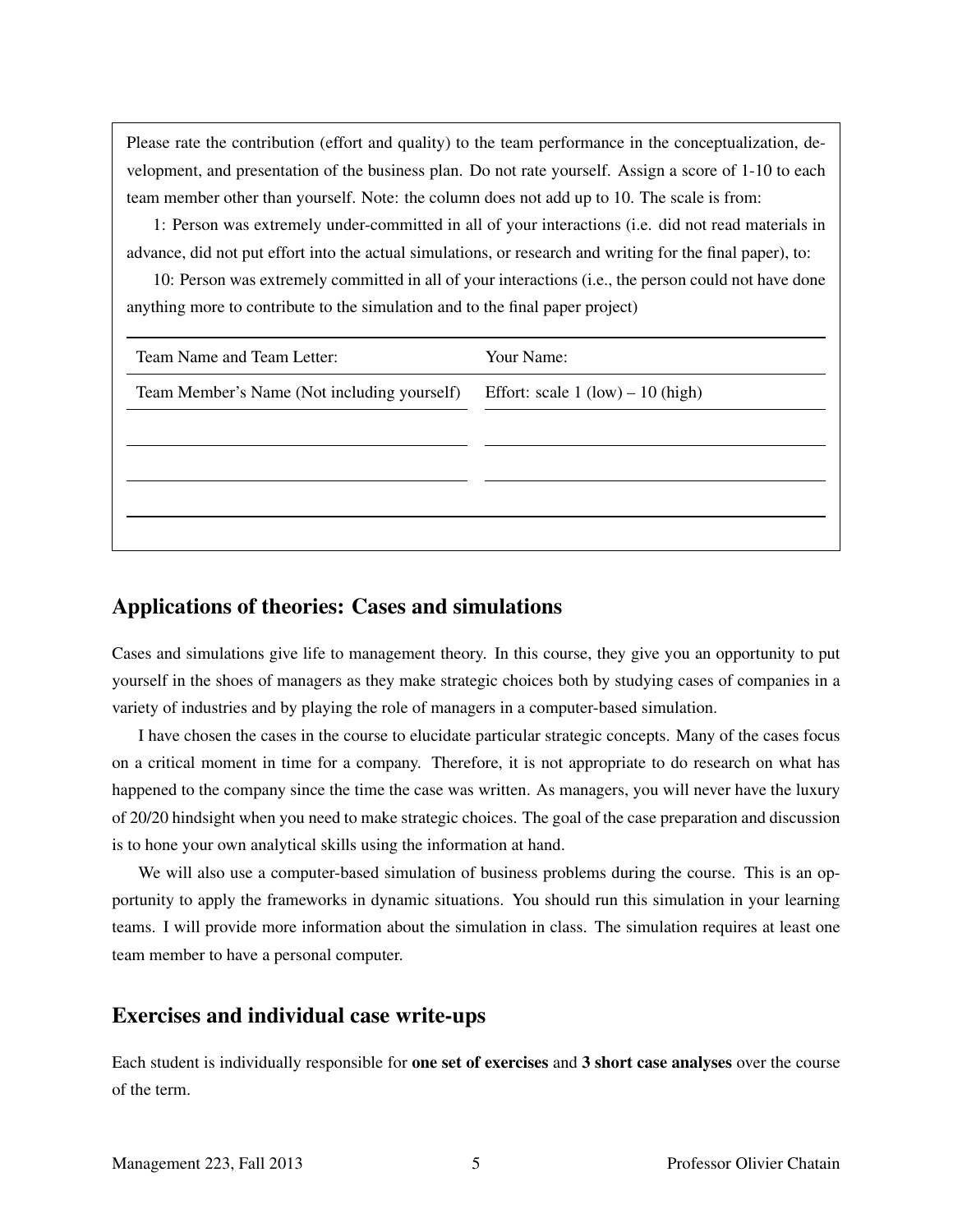| <b>Mandatory exercise</b>                                                   | Date due (hard copy to be handed in at the<br>beginning of class) |
|-----------------------------------------------------------------------------|-------------------------------------------------------------------|
| Exercises on added value                                                    | Wednesday, September 11                                           |
| Case (do write up for at least 3 of these<br>cases, pick any that you want) | Date due (UPLOADED ON CANVAS BE-<br><b>FORE CLASS)</b>            |
| Formula One Racing                                                          | Wednesday, September 11                                           |
| Ducati                                                                      | Monday, September 16                                              |
| <b>Dell</b>                                                                 | Wednesday, September 18                                           |
| Samsung                                                                     | Monday, September 23                                              |
| Cola Wars                                                                   | Wednesday, October 2                                              |
| Garmin                                                                      | Monday, October 7                                                 |
| Apple vs. Google                                                            | Wednesday, October 16                                             |
| Celulosa Arauco                                                             | Wednesday, October 23                                             |
| Walt Disney and Pixar                                                       | Monday, October 28                                                |
| IMG                                                                         | Wednesday, October 30                                             |

The set of exercises on added value will be an easy and direct application of concepts from the class. This assignment will allow you to check your comprehension of some key concepts. It will be graded on a pass/fail basis and is due on Wednesday, September 11 .

Each of the 3 case write-ups is limited to 3 pages (single-spaced, 1 inch margins, Times Roman 12 pt. font) of text and an optional 1 page of exhibits. Three pages may not seem like enough space, but it will force you to focus on the most important issues and write concisely. Do not use a smaller font or smaller margins for these assignments. I need space in the margins to make comments. These will be due at the beginning of the relevant class, uploaded on Canvas. No late assignments will be accepted. These are individual assignments and should not be done in your learning team. You can pick any 3 cases from the following list. If you do more than 3, I will take the 3 highest grades. Each write-up is worth 8 points. 24 total points are possible for this part of your grade.

#### Team paper requirements

The paper is a research paper. By research paper, I mean a paper that is inquisitive, critical if necessary, based on the gathering and analysis of a broad range of information. The goal is to apply to an existing company the principles of business strategy that we covered in class. The paper should not be a mere case study, content with uncritically presenting facts. It should rather seek to explain how the company under study acquired its position given its competitive environment and how we should think about its evolution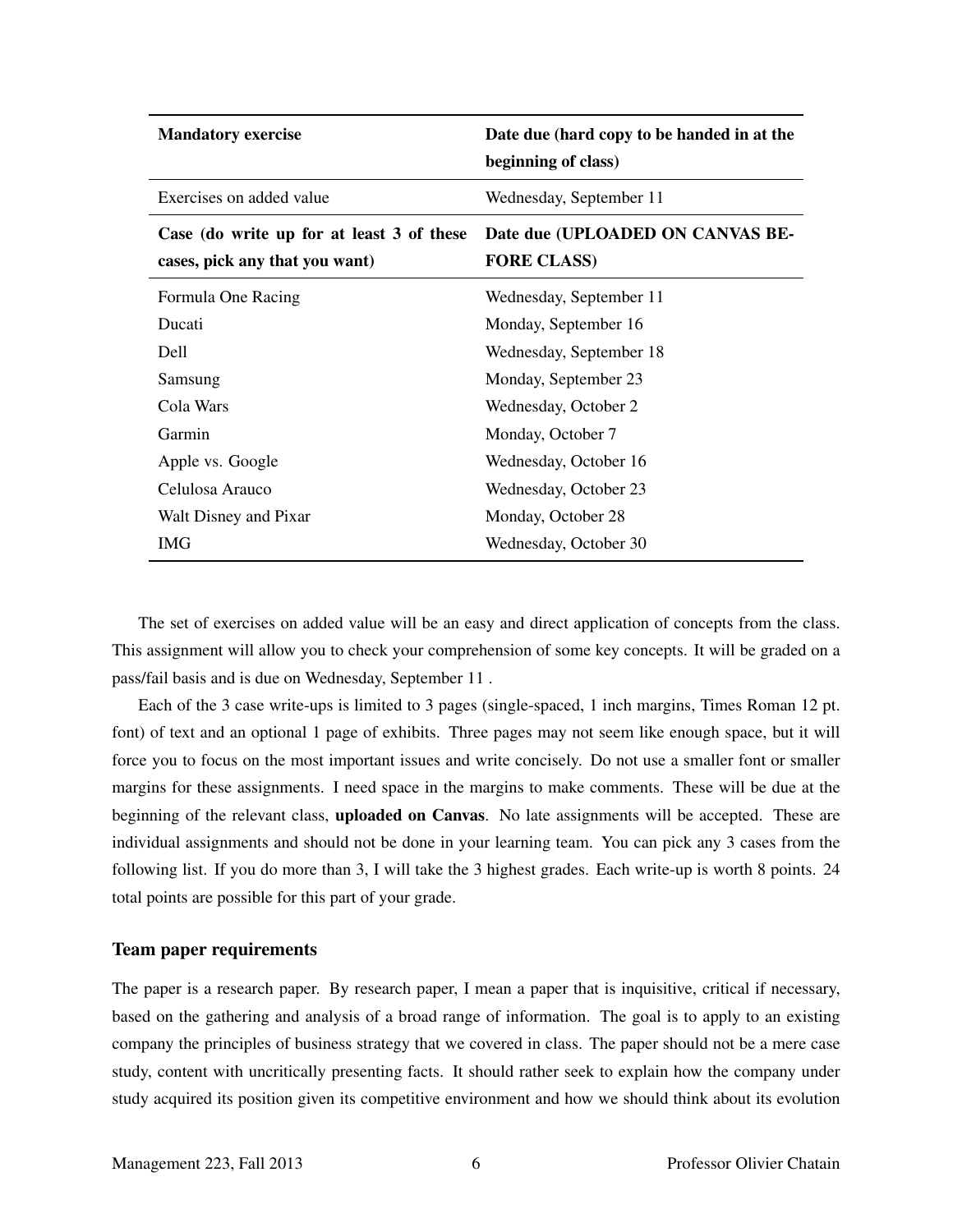in the future. Imagine that you are producing this report to advise a new top-management team, a potential acquirer, or a competitor.

There is no specific page length requirement. However, I believe that a good analysis can be accomplished in about 30 pages of text (double-spaced) plus exhibits.

The proposal for your paper is due in a one paragraph write-up on Wednesday, October 16 at the beginning of class. A detailed outline of your paper is due on Monday, November 4 in class. Your paper is due on Friday, December 15 at 5 p.m. (uploaded to webCafé folder and hard copy delivered to my office).

### Paper proposals

On Wednesday, October 16, please hand in your topic/company proposals at the beginning of class. Each team should provide two proposals involving different firms (you may submit two proposals on the same topic.) I will select which one you can develop into a case.

For each of your two proposals, please write one paragraph explaining why you believe this is a suitable company or pair of companies to look at. Then provide the following information for each company that you propose to study:

- 1. Short summary of the story of the company/companies (i.e., why it will be interesting to study)
- 2. Length of company history
- 3. List periods of public vs. private ownership of company; for private periods find at least one source of data for that timeframe. Keep in mind that it is much more difficult to locate information for private companies.
- 4. Brief, general list of sources of data that team expects to use (note: if you choose a private company, be especially careful about how you will get information).

You may not select companies that we are studying in the course, **nor companies that you have covered** in other related courses. I suggest you

On Monday, October 21, I will let you know which topic I have selected. Selection will be made based on appropriateness for the course and avoidance of overlap with other teams.

In November (dates TBD), I will be available to meet with any of the teams to discuss your progress and help you refine your thinking. I will have a signup sheet for those meetings on Canvas.

## Handing in assignments

All due dates and assignments are indicated in the syllabus. Late assignments will not be accepted. For individual assignments, please make sure your name is clearly indicated at the top of the page or on a cover page. For team assignments, make sure your team letter and all team members' names are indicated at the top of the page or on a cover page.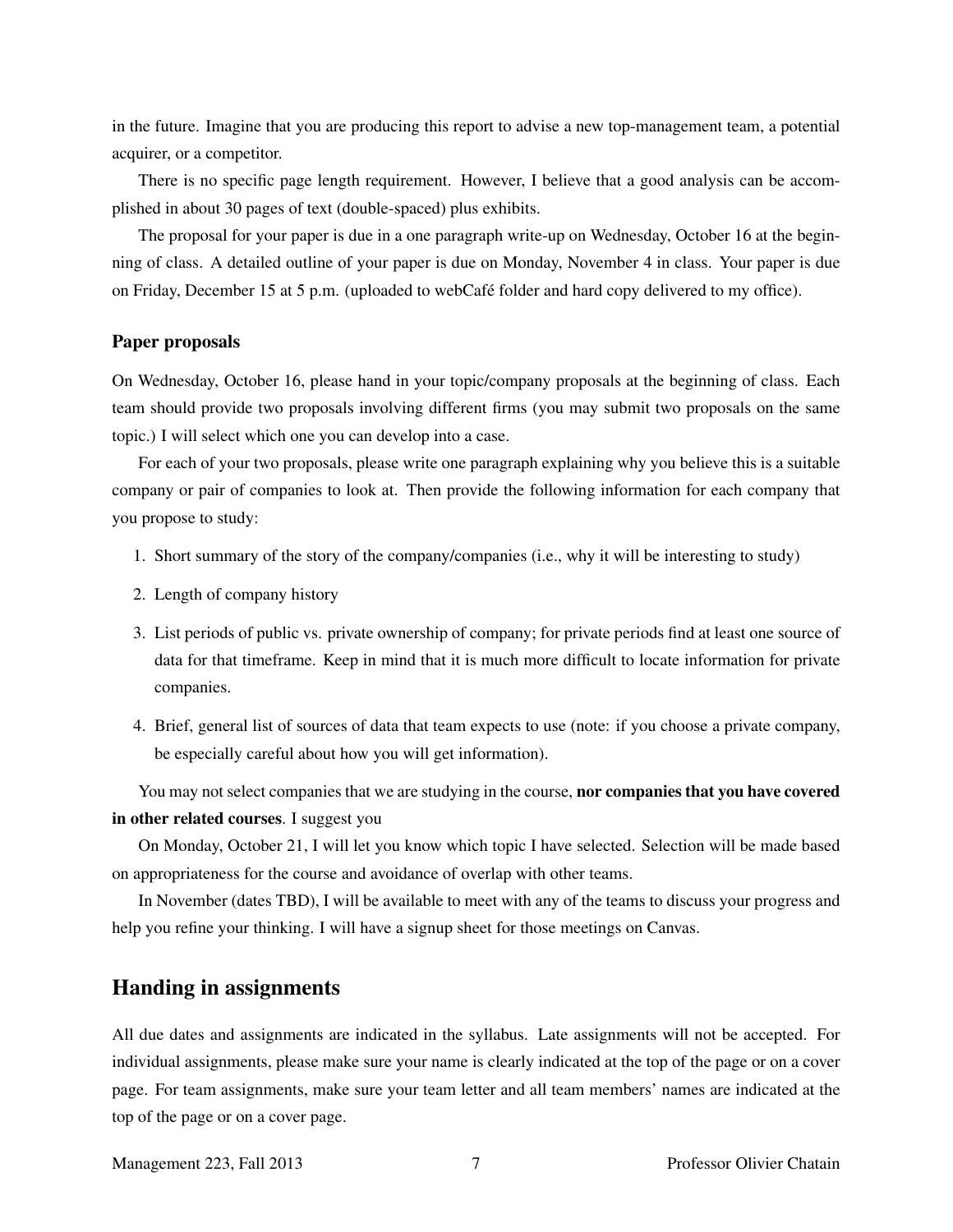| Paper compoent | Date due              |
|----------------|-----------------------|
| Team formation | Monday, September 23  |
| Proposal       | Wednesday, October 16 |
| Outline        | Monday, November 4    |
| Paper          | Friday, December 15   |

## Academic integrity

To most of you, this will probably be self-evident, but I want to make sure that we are all on the same page. Copying paragraphs or even paraphrasing sources (magazines, newspaper articles, books, analyst reports, web pages, etc.) without properly citing them is a serious offense. Properly citing means (1) if you copy word for word, you have to mark this by enclosing the copied text with quotation marks and cite the source; (2) if you take someone's idea but put it in your own words, you still need to indicate in a citation the source of the data or the idea. This citation has to follow the idea directly (either attach a footnote or endnote): it is not enough to list your sources in the bibliography of the paper (though you should do this as well). At the end of the paper, you should then list all sources that you have cited in the text. Failure to cite (plagiarism) is a very serious academic offense that will lead to a failing (F) grade, and potentially to other sanctions. To avoid such an incident, be very careful in your papers to attribute ideas, data, frameworks, etc., to their respective sources.

## Course outline

### Introduction

#### Class 1: Introduction, course overview and the history of business strategy (Wednesday, August 28)

- Readings: P. Ghemawat: "Competition and Business Strategy in Historical Perspective", Business History Review 76 (Spring 2002): 37–74.
- Case: N/A

### Monday, September 2: Labor Day, No class

### Fundamentals of value creation and value capture

#### Class 2: Foundations: creating, capturing and adding value (Wednesday, September 4)

• Readings: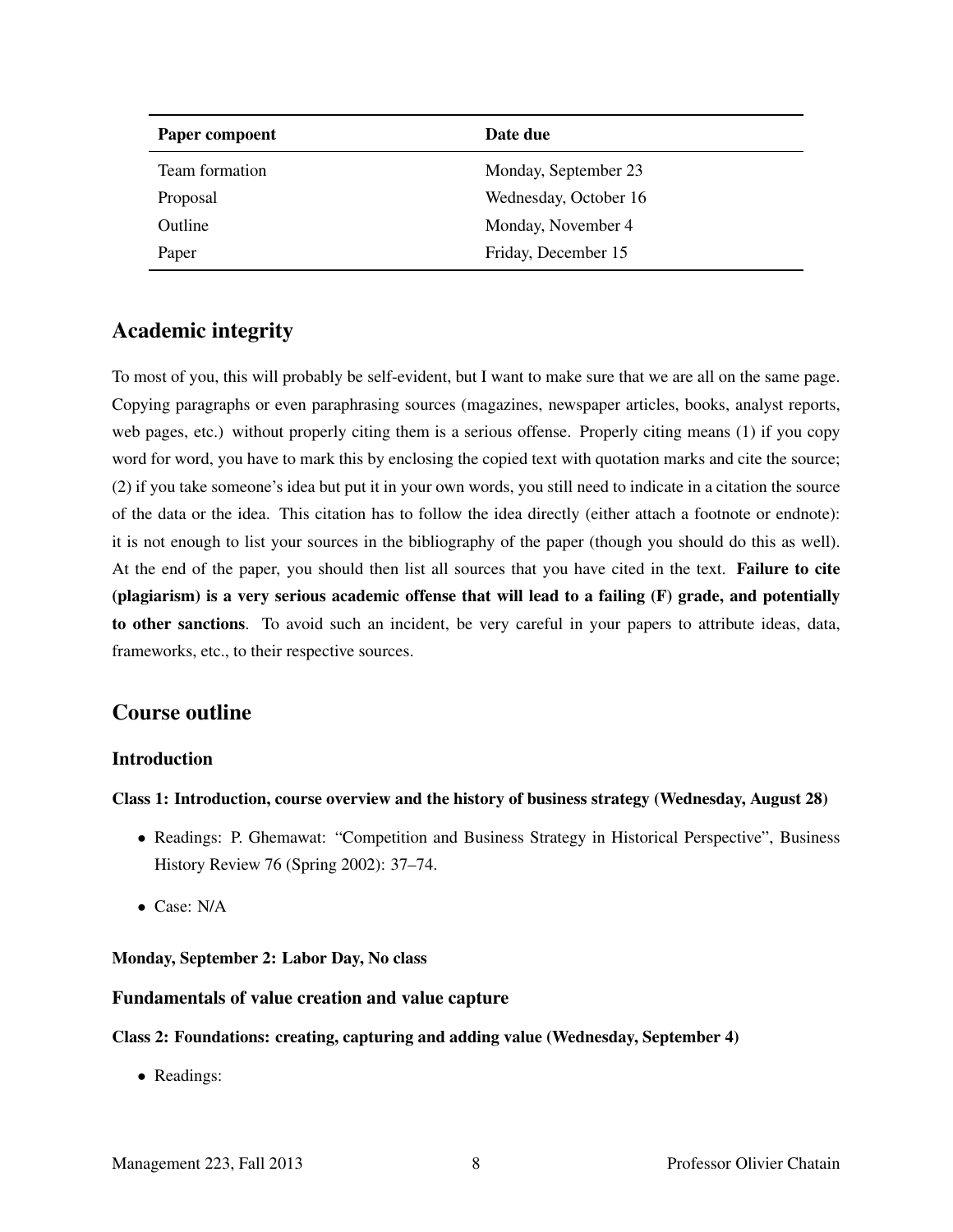1. A. Brandenburger and H. Stuart "Value-Based Strategies", Journal of Economics and Management Strategy, 1996, pp. 5-24

#### Class 3: Foundations: creating, capturing and adding Value - Part 2 (Monday, September 9)

- Readings:
	- 1. Cf. class 3.
	- 2. Optional: O. Chatain and P. Zemsky: "Value Creation and Value Capture with Frictions", Strategic Management Journal.
- Deliverable: Exercises on added value.

#### Class 4: Getting into the driver's seat (Wednesday, September 11)

- Case: Formula One Racing (#9-703-412).
	- 1. What is Mr. Eccelstones's added value in Formula One? In the past? At the time of the case?
	- 2. How much value has Mr. E captured? How did he do it?
	- 3. What are the threats to Mr. E and the companies that he created?

#### How to compete, Part I: Competitive advantage and competitive positioning

### Class 5: Competitive positioning I: Leveraging company specific assets (Monday, September 16)

- Readings:
	- 1. P. Ghemawat and J. Rivkin, "Creating Competitive Advantage", Teaching note.
- Case: Ducati (#9-710-442).
	- 1. How did Ducati become the second most profitable motorcycle maker in the world despite its small scale? What is the fundamental economic logic of Minoli's turnaround?
	- 2. Can Ducati sustain its position in the sport segment? Can Honda and the other Japanese manufacturers stop its growth in this segment?
	- 3. What alternatives are available to Minoli in 2001? Which would you recommend?

#### Class 6: Competitive positioning II: Structuring the value chain (Wednesday, September 18)

- Readings:
	- 1. P. Ghemawat and J. Rivkin, "Creating Competitive Advantage", Teaching note.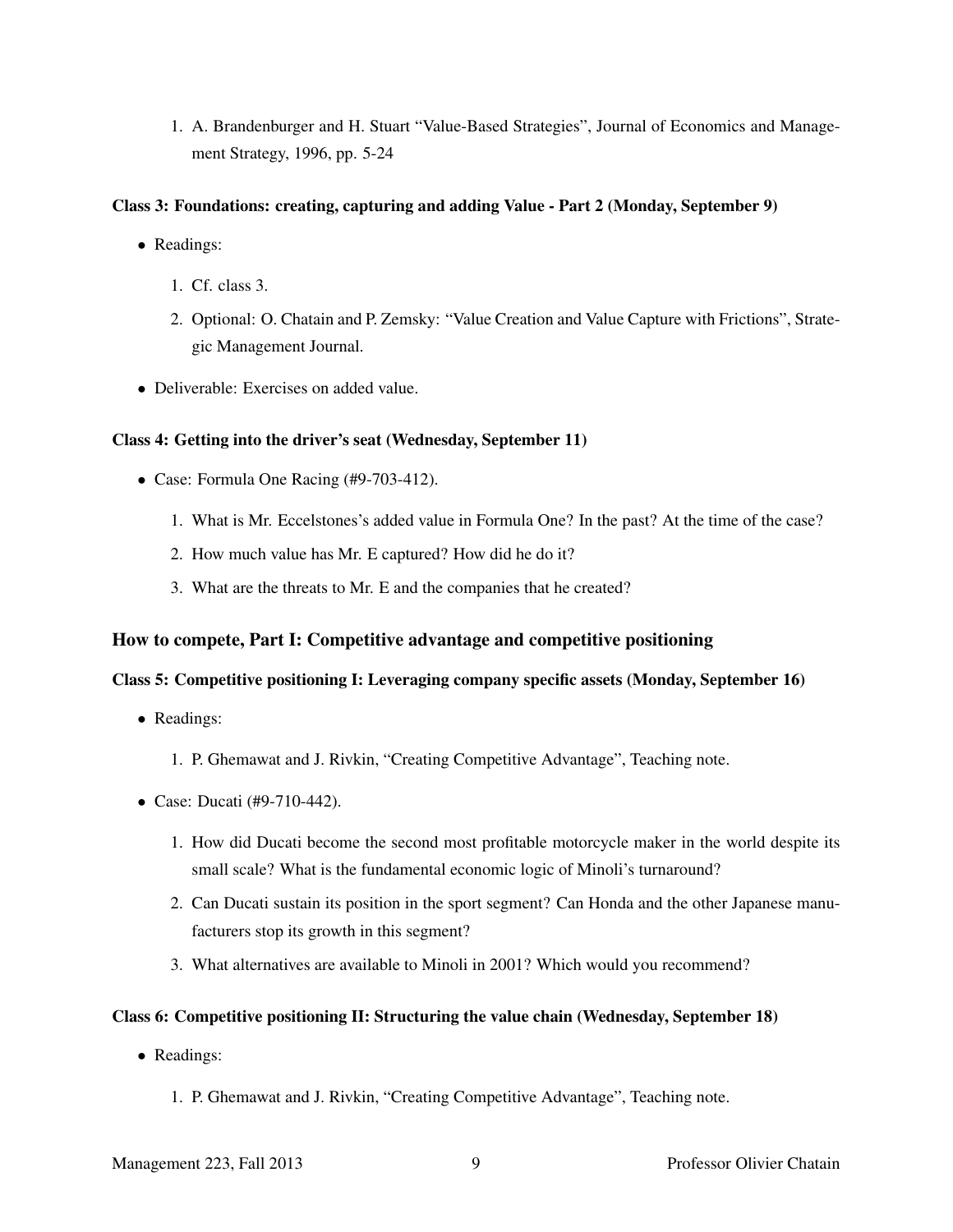- 2. O. Chatain, "Note on Back-of-the-Envelope Analyses in Strategy". Concentrate on the cost analysis part.
- Case: Revitalizing Dell (#9-710-442).
	- 1. What are some of the key choices Dell has made in how it competes to distinguish it from its primary competitors?
	- 2. Prior to the efforts by competitors to match Dell (circa 1997), how big was Dell's comparative advantage? See if you can use the numbers in the case and reasonable estimates to quantify the advantage. How has Dell used this advantage in the market? (Think about the customer willingness to pay.)
	- 3. Why was it hard for competitors to respond to the challenge posed by Dell's competitive advantage in the 1990's?
	- 4. How can you explain Dell challenges in recent years?

#### Class 7: Competitive positioning III: Sustaining competitive advantage (Monday, September 23)

- Readings: D. Besanko, D. Dranove, M. Shanley and S. Schefer "Sustaining Competitive Advantage", Chapter 12, Economics of Strategy, 3rd Edition, John wiley & Sons, Inc, 2004.
- Case: Samsung Electronics (# 9-705-508)
	- 1. What are the sources of Samsung's cost advantage in DRAM in 2003?
	- 2. What are the sources of Samsung's price premium in DRAM in 2003?
	- 3. What recommendation would you make to Chairman Lee regarding Samsung's response to the threat of large-scale Chinese entry?
- Deliverables:
	- 1. You must complete your signup for teams on WebCafé today.

#### How to compete: Industry context

#### Class 8: Structural analysis of the industry I: Fundamentals (Wednesday, September 25)

- Readings:
	- 1. M. Porter "The Five Competitive Forces That Shape Strategy", Harvard Business Review, January 2008, 79-93.
	- 2. A. Brandenburger "Porter's Added Value: High Indeed!," Academy of Management Executive, 2002, pp 58-60.

Management 223, Fall 2013 10 Professor Olivier Chatain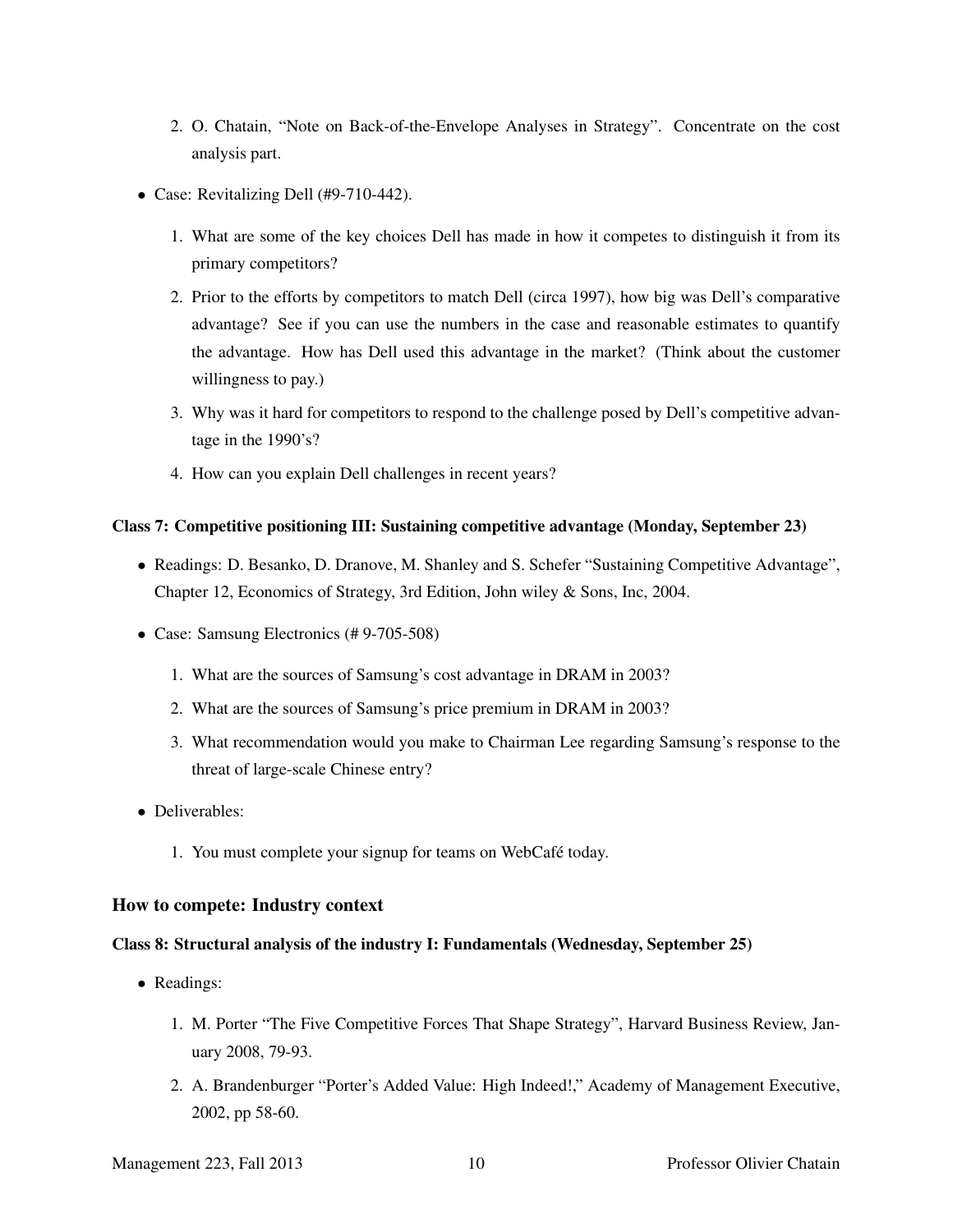#### Class 9: No class (Monday, September 30)

• Time to research final case proposal

### Class 10: Structural analysis of the industry II: The Five Forces (Wednesday, October 2)

- Readings:
	- 1. M. Porter "The Five Competitive Forces That Shape Strategy", Harvard Business Review, January 2008, 79-93.
	- 2. A. Brandenburger "Porter's Added Value: High Indeed!," Academy of Management Executive, 2002, pp 58-60.
- Case: Cola Wars Continue: Coke and Pepsi in 2006 (#9-706-447).
	- 1. Why is the soft drink concentrate industry dominated by two firms? What is the basis for scale economies in this industry?
	- 2. Use the 5-Forces framework to explain why the soft drink concentrate industry is so profitable.
	- 3. How has the industry structure changed in the 1990's to the present? Can Coke and Pepsi sustain their profits in the U.S. in the wake of the growing popularity of non-carbonated drinks?

## Class 11: Structural analysis of the industry III: Dynamics of the business landscape (Monday, October 7)

- Readings:
	- 1. M. Porter "The Five Competitive Forces That Shape Strategy", Harvard Business Review, January 2008, 79-93. [especially subsection changes in Industry Structure]
- Case: Garmin.
	- 1. Why, historically, has the PND industry been so profitable?
	- 2. What challenges / changes are likely to influence the PND industry? What do these trends imply for the evolution of the industry?
	- 3. Can Garmin, TomTom and other established players sustain their market positions and margins in years to come? What will you recommend to Dr. Min Kao, Garmin's CEO?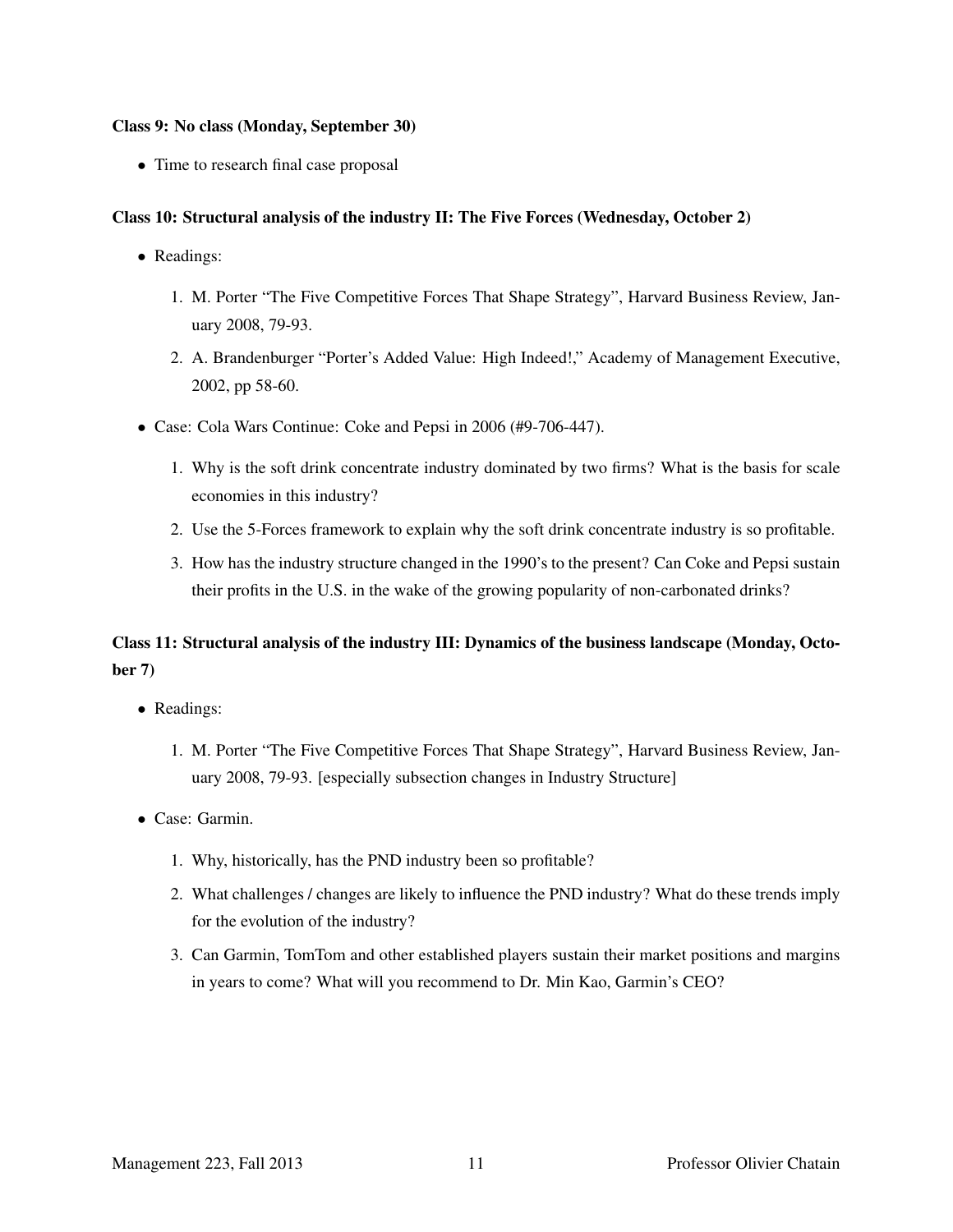#### Class 12: No class – Enjoy fall break (Wednesday, October 9)

## Class 13: Structural analysis of the industry IV: Shaping the industry through first mover advantage (Monday, October 14)

- Readings: Lieberman, M.B. & Montgomery, D.B., 1998. First-mover (dis)advantages: retrospective and link with the resource-based view. Strategic Management Journal, 19(12), pp.1111–1125.
- Lieberman, M.B. & Montgomery, D.B., 1988. First-mover advantages. Strategic Management Journal, 9(S1), pp.41–58.
- Suarez, F., & Lanzolla, G. (2005). The half-truth of first-mover advantage. Harvard Business Review, 83(4), 121-7.

## Class 14: Structural analysis of the industry V: Competition between ecosystems (Wednesday, October 16)

- Readings:
	- 1. A. Brandenburger and B. Nalebuff. Chapter 2, "Co-opetition", Co-opetition Doubleday: New York, NY.
- Case: Ecosystems
	- 1. Technology giants at war: Another game of thrones, The Economist, December 1, 2012
- Questions
	- 1. Analyze the value nets of Apple, Google, Facebook and Amazon. Where are they overlapping? Where are they complementing each other?
	- 2. Assess how much competition and cooperation we should expect between these actors on the mobile market, the app market,
- Deliverable: Proposals for final paper.

### Where to compete: Firm resources, capabilities and corporate strategies

### Class 15: Corporate strategy I: Lecture on corporate strategy (Monday, October 21)

- Readings:
	- 1. M. Piskorski, "Choosing Corporate and Global Scope". Teaching note.
- Case: No Case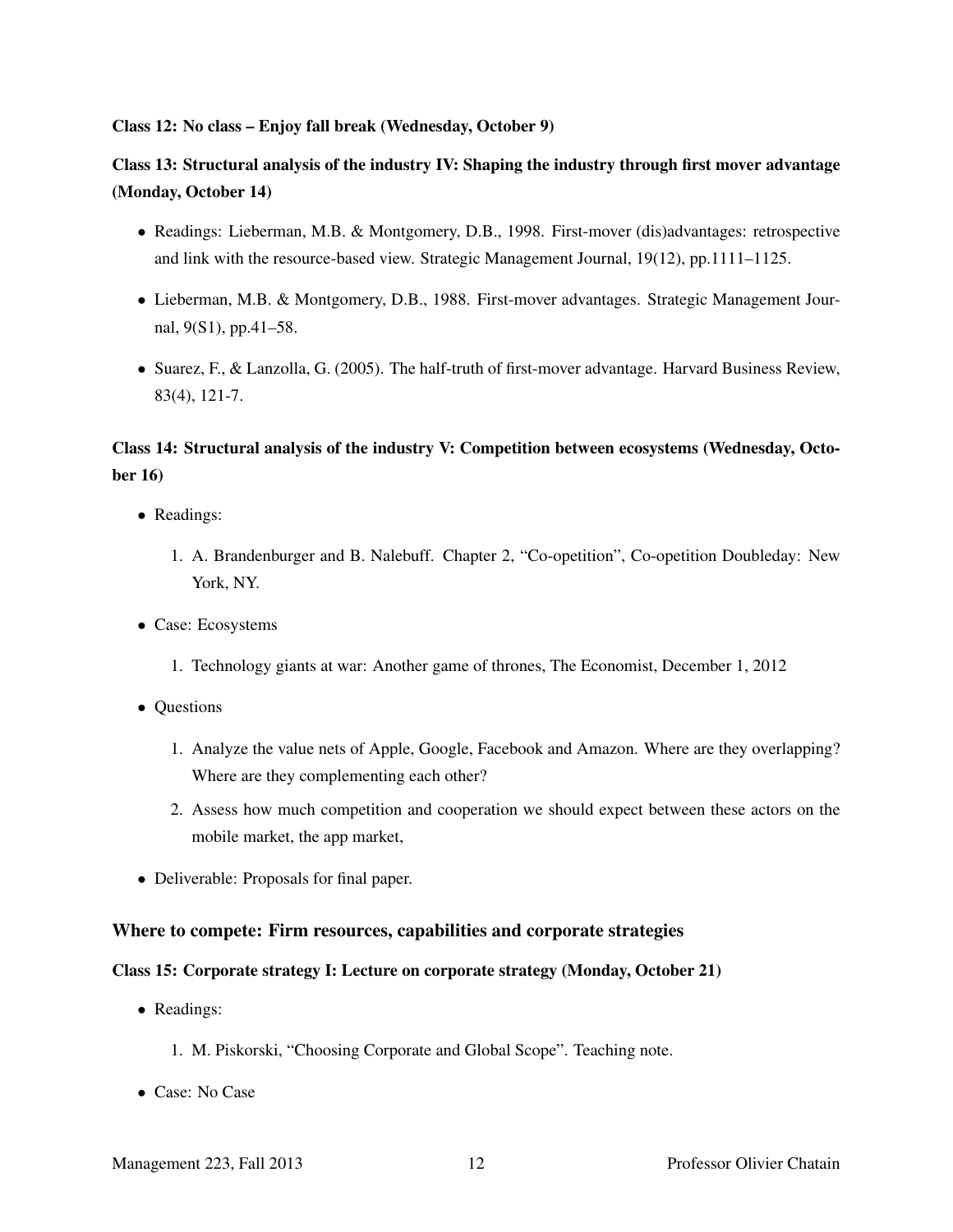# Class 16: Corporate strategy II: Forward Integration vs. Horizontal Expansion (Wednesday, October 23)

- Readings:
	- 1. Cf. Class 15
- Case: Arauco (A): Forward Integration or Horizontal Expansion? (# 9-705-474)
	- 1. Should Arauco build the Nueva Aldae project?
	- 2. What are the sources of Arauco's competitive advantage?
	- 3. Should Arauco own both forests and pulp production facilities? Does the Alto Parana project help you answer this question?
	- 4. Do you think there is a better alternative to investing in a pulp plant?
- Deliverable: Proposals for final paper

# Class 17: Corporate strategy III: Managing relationships between partner corporations (Monday, October 28)

- Readings:
	- 1. Cf. Class 15
- Case: The Walt Disney Company and Pixar Inc.: To Acquire or Not to Acquire? (#9-709-462).
	- 1. Which is greater: the value of Pixar and Disney in an exclusive relationship, or the sum of the value that each could create if they operated independtly of one another or were allowed to form relationships with other companies? Why?
	- 2. Assuming that Pixar and Disney are more valuable in an exclusive relationship, can that value be realized through a new contract? Or is common ownership required (i.e., must Disney acquire Pixar)?
	- 3. If Disney does acquire Pixar, how should Bob Iger and his team organize and manage the combined entity? What challenges do you foresee, and how would you meet them?

## Class 18: Corporate strategy IV: Leveraging talent (Wednesday, October 30)

- Reading: Cf. Class 11
- Case: International Management Group (IMG) (# 9-702-409).
	- 1. Where does the value of the relationship between clients and IMG resides? Is it with the agents? With IMG? Elsewhere

Management 223, Fall 2013 13 Professor Olivier Chatain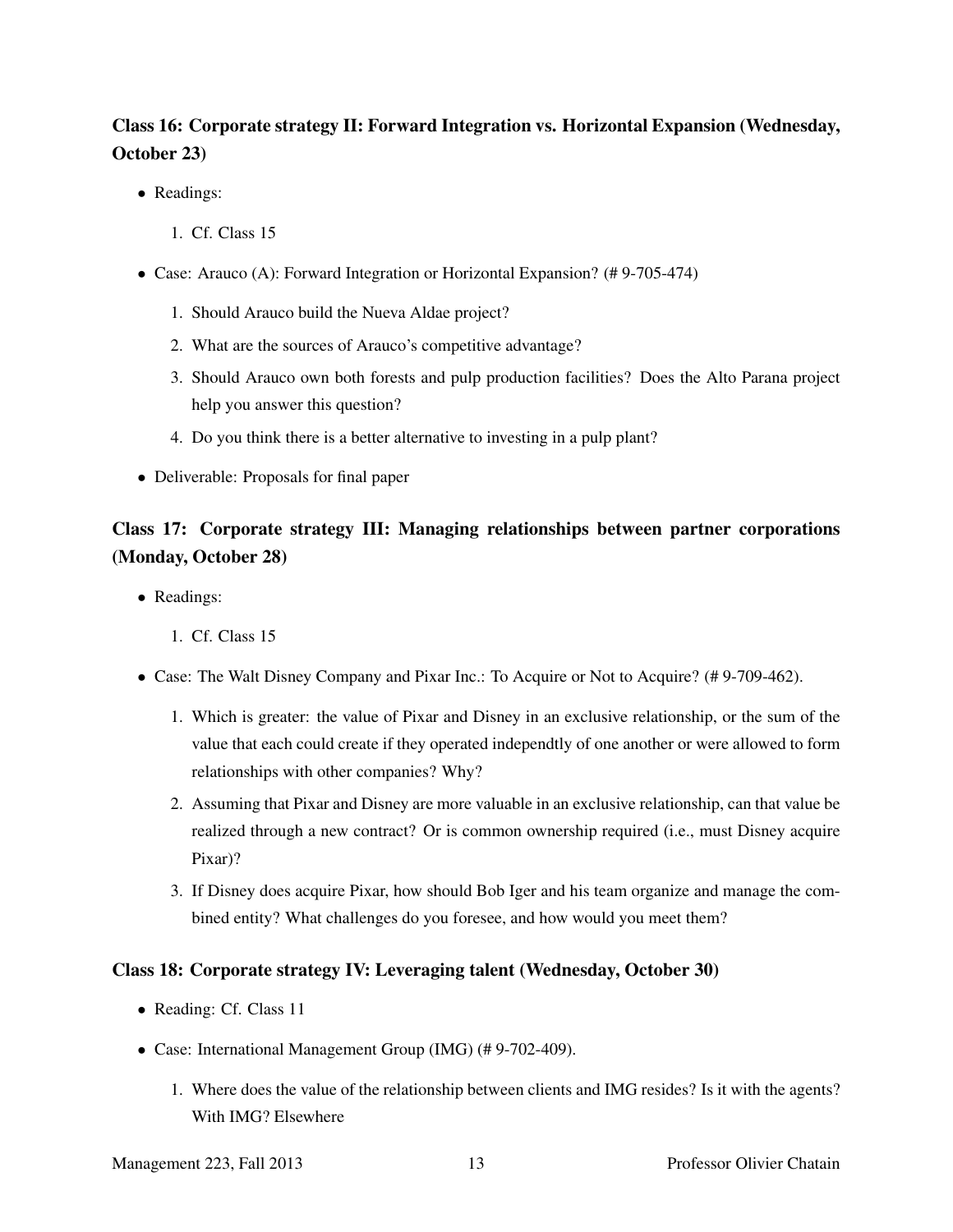- 2. Evaluate IMG's various decisions to enter new areas or new lines of business. Which areas of expansion do you consider most sensible, and which are least compelling?
- 3. What do you perceive to be the biggest challenge in structuring an organization like IMG? How might these difficulties be overcome?
- 4. If you were a potential competitor to IMG, what strategy would you pursue to compete against it? Where do you think IMG is most vulnerable today?

## Integration and summary

## Class 19: Integrating and applying concepts (Monday, November 4)

- Readings: N/A
- Business Strategy game We will introduce the Business Strategy Game simulation and provide instructions for running the simulation over the next several class sessions.
	- 1. Review the spreadsheets in the game.
	- 2. What can you say about the current footwear industry structure and profitability?
	- 3. What are the main kinds of strategic decisions that your company can make?
- Deliverable: Outline of final paper due at the beginning of class.

## Class 20: Integrating and applying concepts (Wednesday, November 6)

- Readings: N/A
- Business Strategy game
	- 1. Your team should decide on a basic strategic position for your firm. Then, implement the strategy by making a set of decisions. Submit these decisions according to the schedule in the instructions. Play two rounds of the game. In class, we will discuss the following questions:
	- 2. What strategic position have you chosen for your firm?
	- 3. How did your decisions reflect that position?
	- 4. What were your expectations before you saw the results of the first round? Were there any surprises? If so, what?

## Class 21: No class: Time for team meetings/running simulation (Monday, November 11)

## Class 22: Integrating and applying concepts (Wednesday, November 13)

• Readings: N/A

Management 223, Fall 2013 14 Professor Olivier Chatain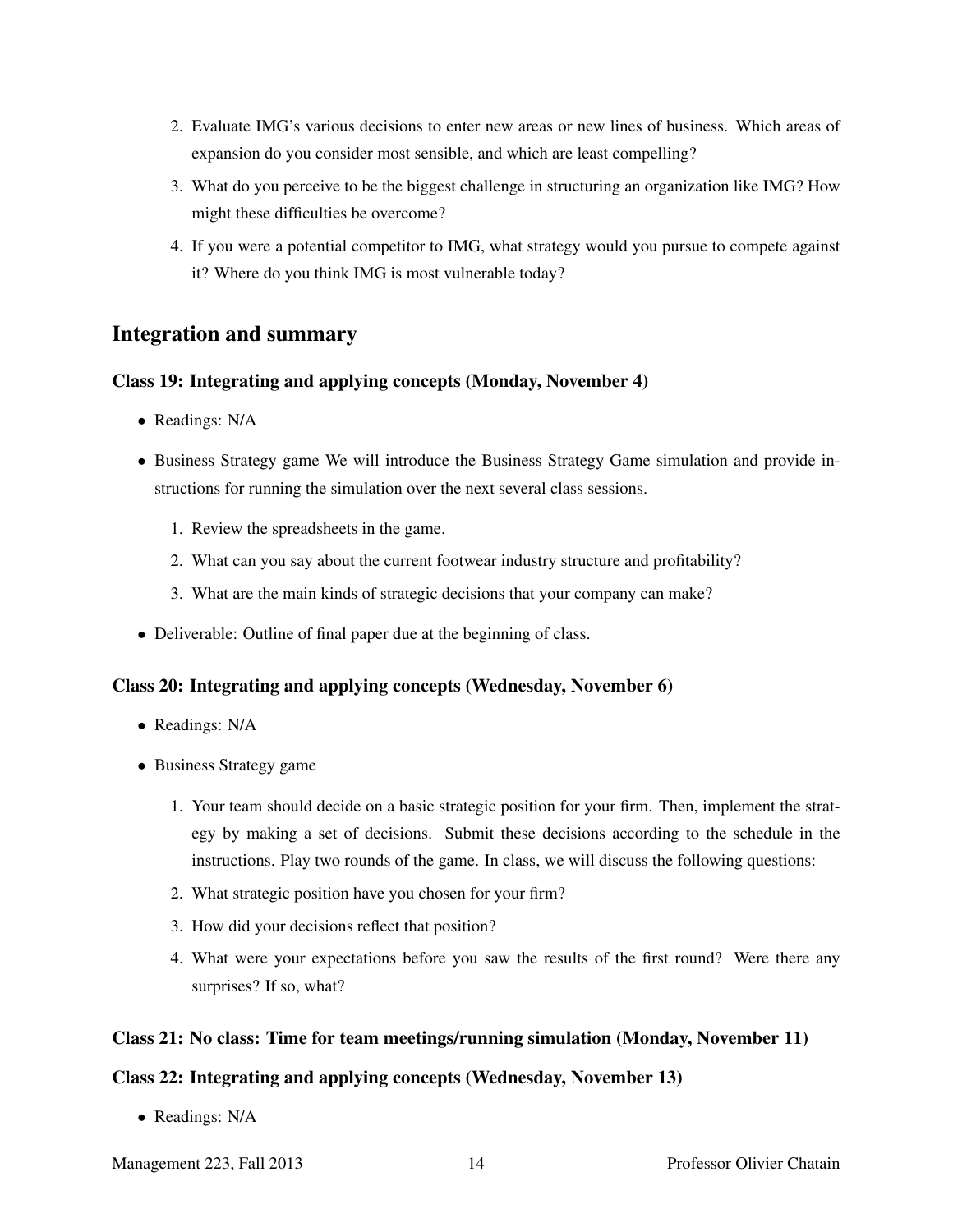- Business Strategy game
	- 1. Play one more round of the game. Submit the decisions according to the overall schedule for the simulation. Reflecting on the results from the first three rounds of the game, determine if you should maintain your original strategy or change it. Then, go to the strategic planning page and fill out the strategic plan for your business (you will only be able to access this after the 3rd round runs). Print out the strategic plan and bring it to class. In class, we will discuss the following questions:
	- 2. Is the strategy reflected in your strategic plan different from your plan of attack for the first 3 rounds?
	- 3. What challenges did you face in developing the plan?
	- 4. Is this planning exercise realistic? Why or why not?
- Assignment to hand in: Hand in a printout of your strategic plan. This is a team assignment, so only hand in one printout per team.

## Class 23: No class: Time for team meetings/running simulation (Monday, November 18)

## Class 24: Integrating and applying concepts (Wednesday, November 20)

- Readings: N/A
- Business Strategy game
	- 1. Run 3 more rounds of the game according to the schedule established in the instructions. Compare your results to those you anticipated in your strategic plan. In a one page write-up, answer the following questions:
	- 2. Did you get the results you anticipated in your strategic plan? Why or why not?
	- 3. What was the strategy that you chose to implement? In retrospect, what should you have done?
	- 4. What lessons about strategy do you take away from this exercise?
- Assignment to hand in: Hand in one page answering the questions above at the beginning of class. This is a team assignment, so only hand in one page per team.